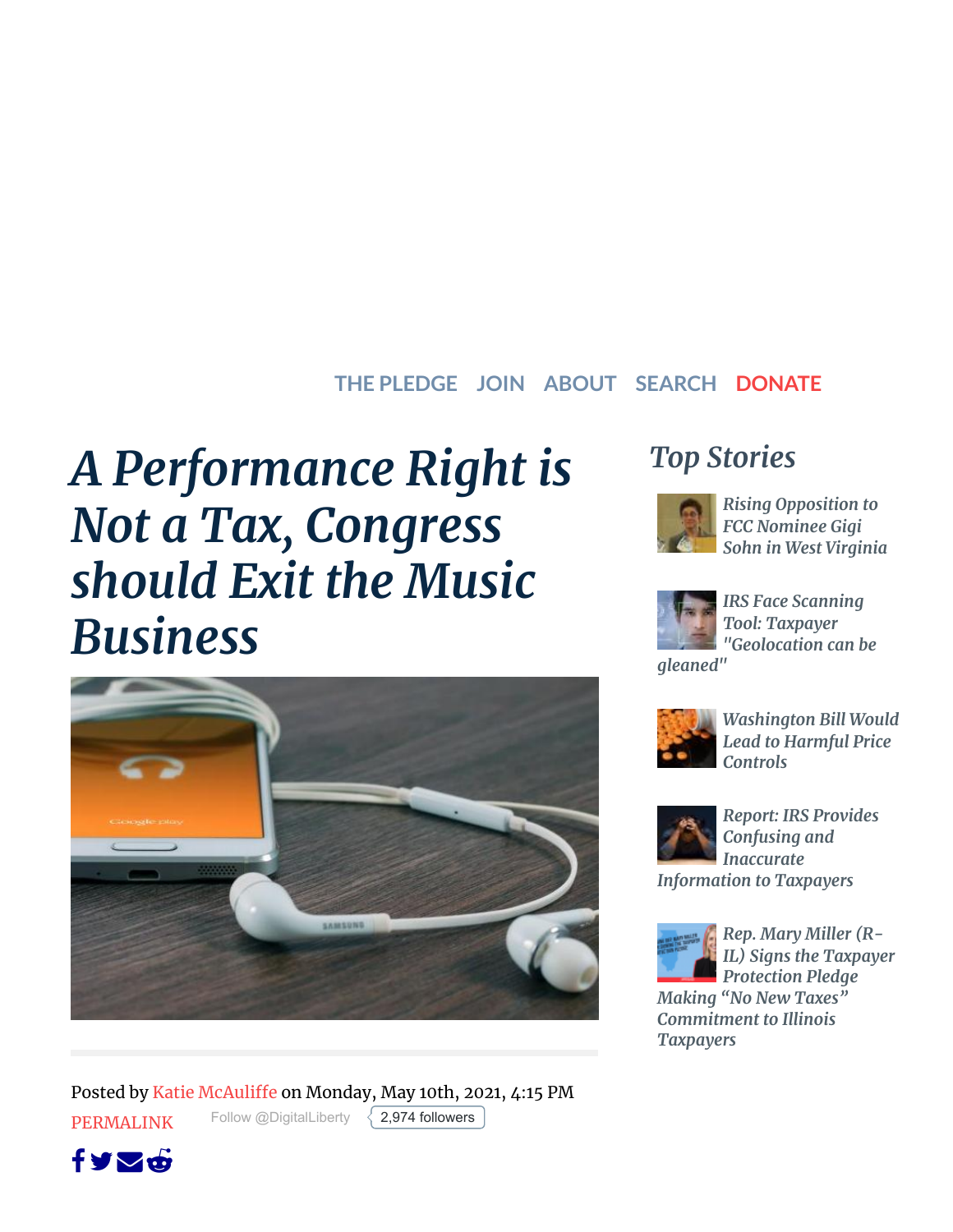Americans for Tax Reform send a **[letter](https://www.atr.org/sites/default/files/assets/Performance%20Rights%20052021.pdf)** to the Senate and House sponsors of the Local Radio Freedom Act, that reasserts our long-held position that the government should not insert itself into markets.

You can read the full letter below and linked to **[here](https://www.atr.org/sites/default/files/assets/Performance%20Rights%20052021.pdf)**.

Dear Congressman:

I am writing today to clarify Americans for Tax Reform's position on licensing and copyright, especially as it pertains to what does and does not constitute a tax.

As language circulates concerning music distribution, we urge the consideration of the entire universe of music distribution and how copyright is applied. Artists and distributors, including broadcasters, should have the opportunity for free-market negotiations, as do other businesses.

When Congress considers reform, it should support market forces rather than increased government intervention as the best tool for unleashing innovation and fostering creativity.

All parties, e.g., writers, artists, recording companies, broadcasting companies and others, should be allowed to negotiate mutually agreeable terms. There is no way, ultimately, for a legislator to decide what the fair market value of a product or service is.

We should move toward a market where setting prices; forbidding actions on one side or another; preventing the acceptance of payment for one service or another; or prohibiting collection of compensation for the use of property, are things of the past. We should not prevent compensation for work created or compensation from promotion supplied. This should not be a regulatory issue. This should be the work of a functional market.

The debate on performance rights is an interesting and important one. Ultimately, it should be made in the marketplace, not in House and Senate office buildings. Prior private agreements between music creators and record labels demonstrate that the performance rights issue is better addressed through private contracts than a broad government mandate.

By definition, charging for content is not a tax. Specifically, a performance right is not a tax. We often correct tax proponents who try to call a new tax something (anything)





by lawmakers.



# *Join ATR*